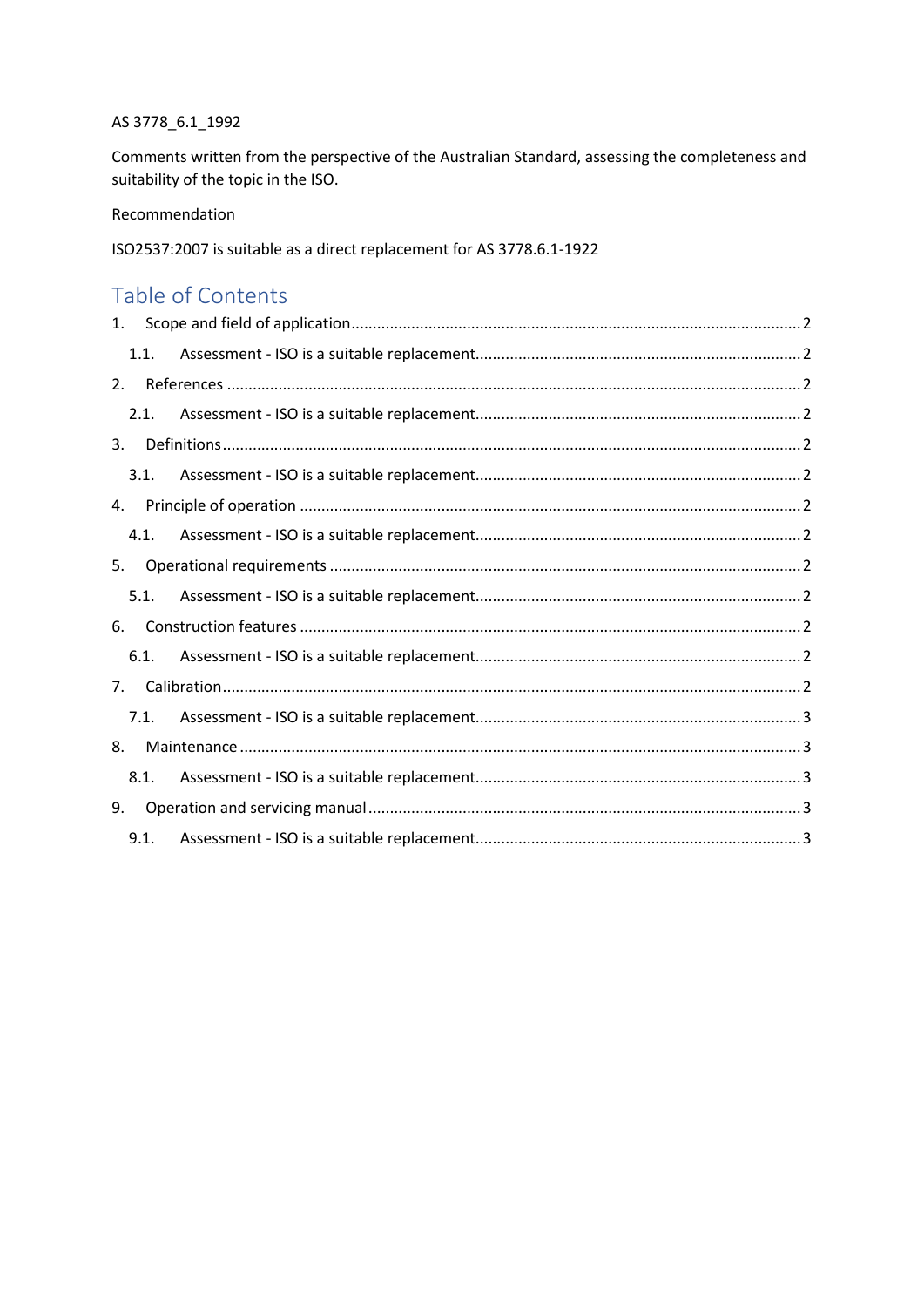### 1. Scope and field of application

The content and preamble indicate that the AS is a copy of an earlier version if the IS.

### 1.1. Assessment - ISO is a suitable replacement

#### 2. References

Equivalent

2.1. Assessment - ISO is a suitable replacement

#### 3. Definitions

Equivalent

### 3.1. Assessment - ISO is a suitable replacement

### 4. Principle of operation

This topic is structured differently in the ISO but the content is the same, just in different locations. The ISO section 4 and 5 cover AS section 4.

### 4.1. Assessment - ISO is a suitable replacement

#### 5. Operational requirements

This topic is structured differently in the ISO but the content is the same, just in different locations. The ISO section 6 and 7 cover AS section 5.

## 5.1. Assessment - ISO is a suitable replacement

### 6. Construction features

This topic is structured differently in the ISO but the content is the same, just in different locations. The ISO section 7 and 'Annex A' cover AS section 6.

## 6.1. Assessment - ISO is a suitable replacement

## 7. Calibration

This section is a functional subset of section 9 of the ISO. The ISO does not introduce any unreasonable requirements.